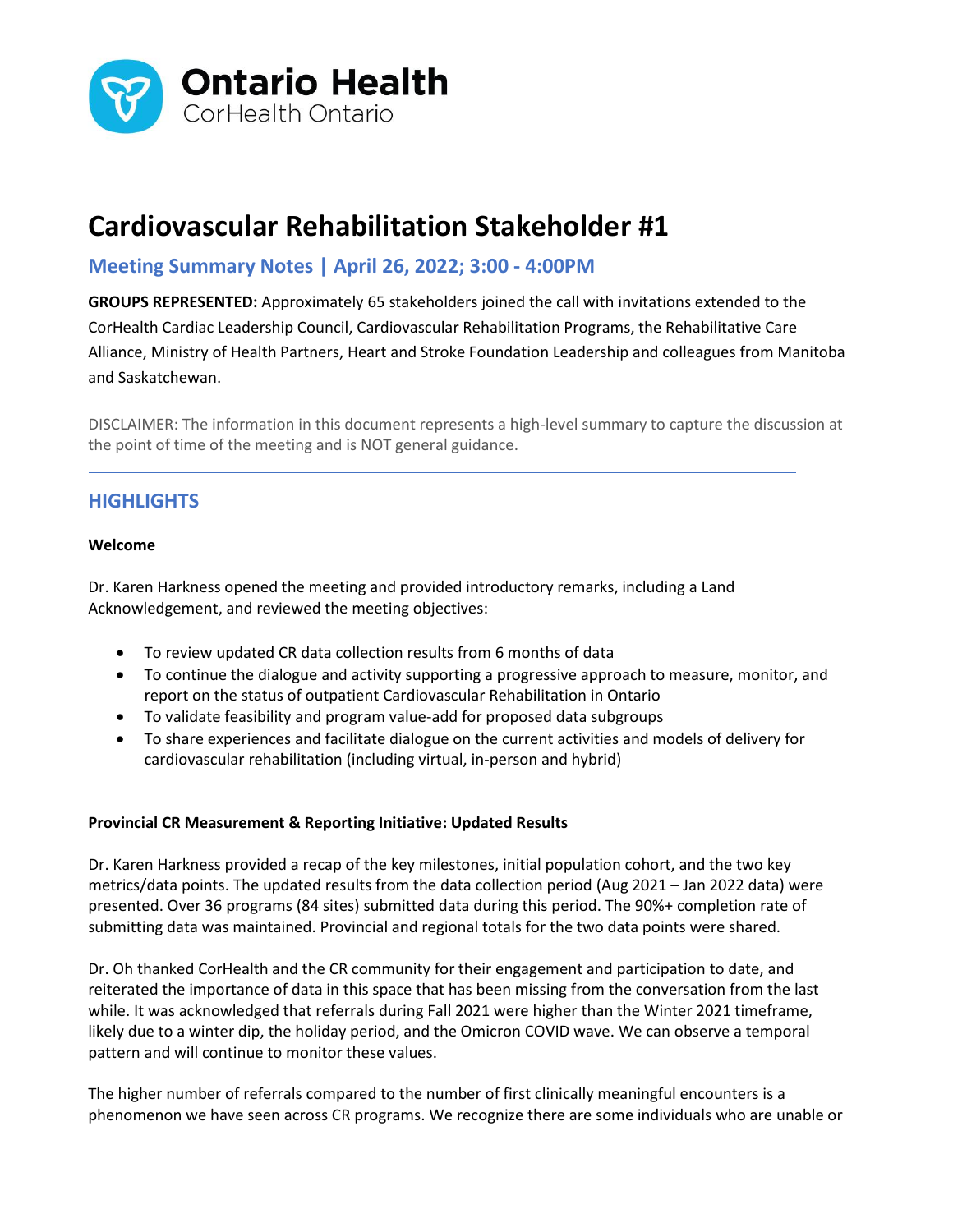unwilling to attend CR (i.e. those with clinical instability who are not suitable for referral). We know that people who are referred to CR, but do not attend CR, have a significantly worse clinical trajectory and poorer outcomes. We recognize there is a substantial gap between need (patients requiring CABG and PCI) and our ability to deliver rehabilitation, due to gaps in the system, funding issues, regional issues, etc.

**ONTARIO HEALTH (CANCER CARE ONTARIO)**

A regional view of the data was presented, which included regional referral and first clinically meaningful encounter volumes for each OH region, including the place of procedure and the place of patient residence for CABG and PCI procedures. CorHealth is in the process of creating a shareable excel file that will show regional and sub-regional level data for volumes of people who had either one of these procedures. The file will be ready to share in approximately one month.

## **Provincial CR Measurement & Reporting Initiative: Proposed Refinement of the CR Dataset**

Following a CR Measurement Task Group meeting on March 22<sup>nd</sup>, 2022, CorHealth is proposing the following refinement to the existing CR dataset:

- **Refinement**: Explore 2 cardiac subgroups within initial cohort where a clear denominator can be captured from the Cardiac registry and programs can easily identify these subgroups for values that will represent the numerator
- **Rationale:** Provides additional meaning to interpret findings by understanding local supply *and demand*

The two proposed subgroups are:

- Post CABG +/- Valve surgery (cardiac surgery)
- Post PCI (catheter-based intervention)

Forum members were supportive of this additional data collection, which will begin in June 2022, with a request for April 2022 data. The 60-day time lag will be maintained. Having more data granularity will be a valuable opportunity to further explore data trends and insights. Overall, this data collection process continues to be a success. Thank you to all participating programs and the CR community for their continued interest and dedication to this important initiative.

Next steps on monthly data collection timelines were provided. As previously, the contact person from each program can anticipate an email with a program-specific excel file from Joy Tabieros on the first Monday of each month, with a data collection request. Monthly data submissions are due back to Joy via email, by the 15<sup>th</sup> of each month. Please see the slide deck for additional details of this process over the next few months. CorHealth will present updated findings for the new data subgroups and the initial cohort during the next CR Forum in September 2022 (tentative; date TBC).

## **Guest Presentation: Dr. Ashlay Huitema, Cardiac Rehabilitation and Secondary Prevention Program St. Joseph's Health Care London**

The COVID-19 pandemic forced the St. Joseph's Health Care London's CR team to begin offering virtual cardiac rehab services. Many components were shifted from in-person to virtual settings, including referral